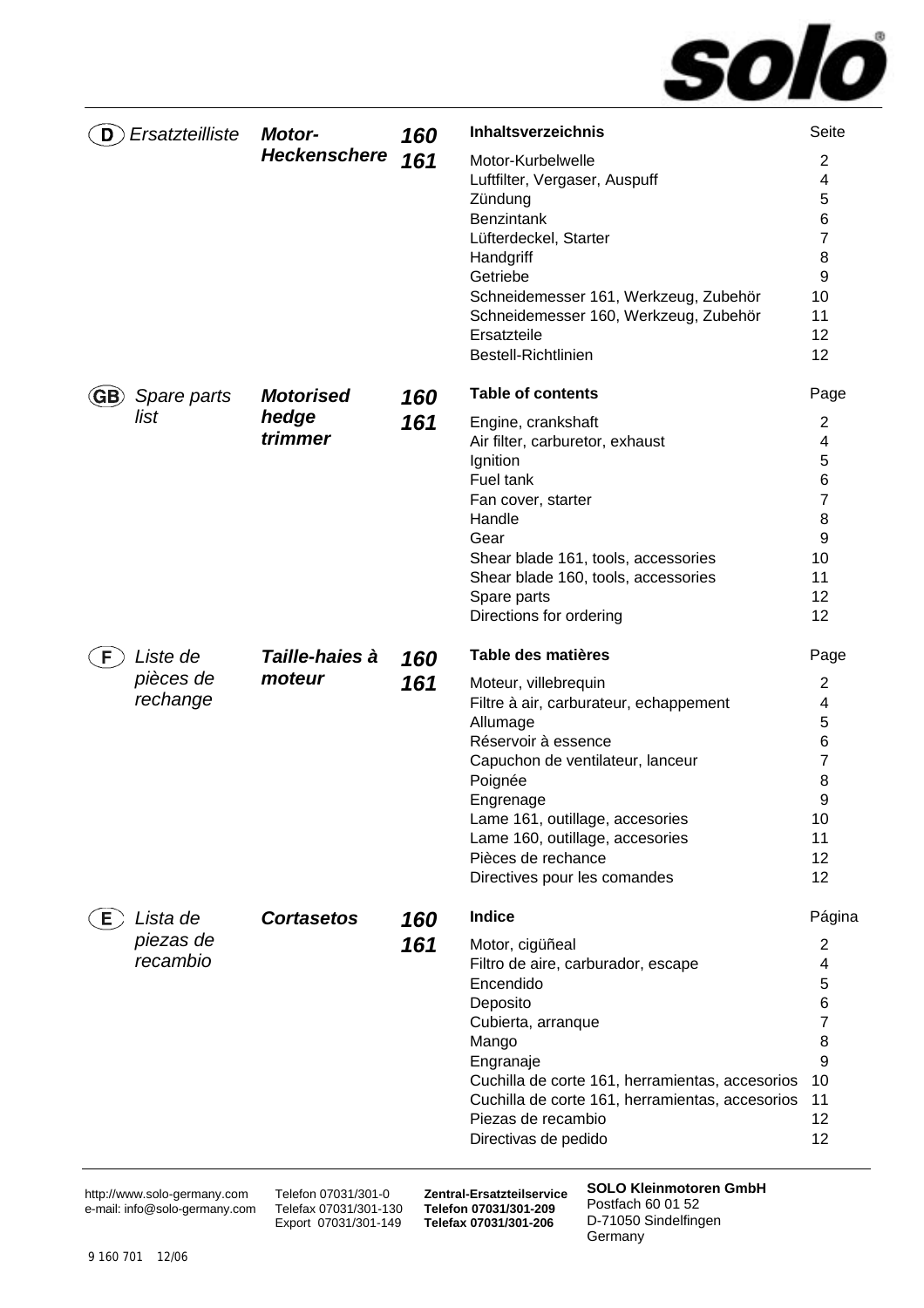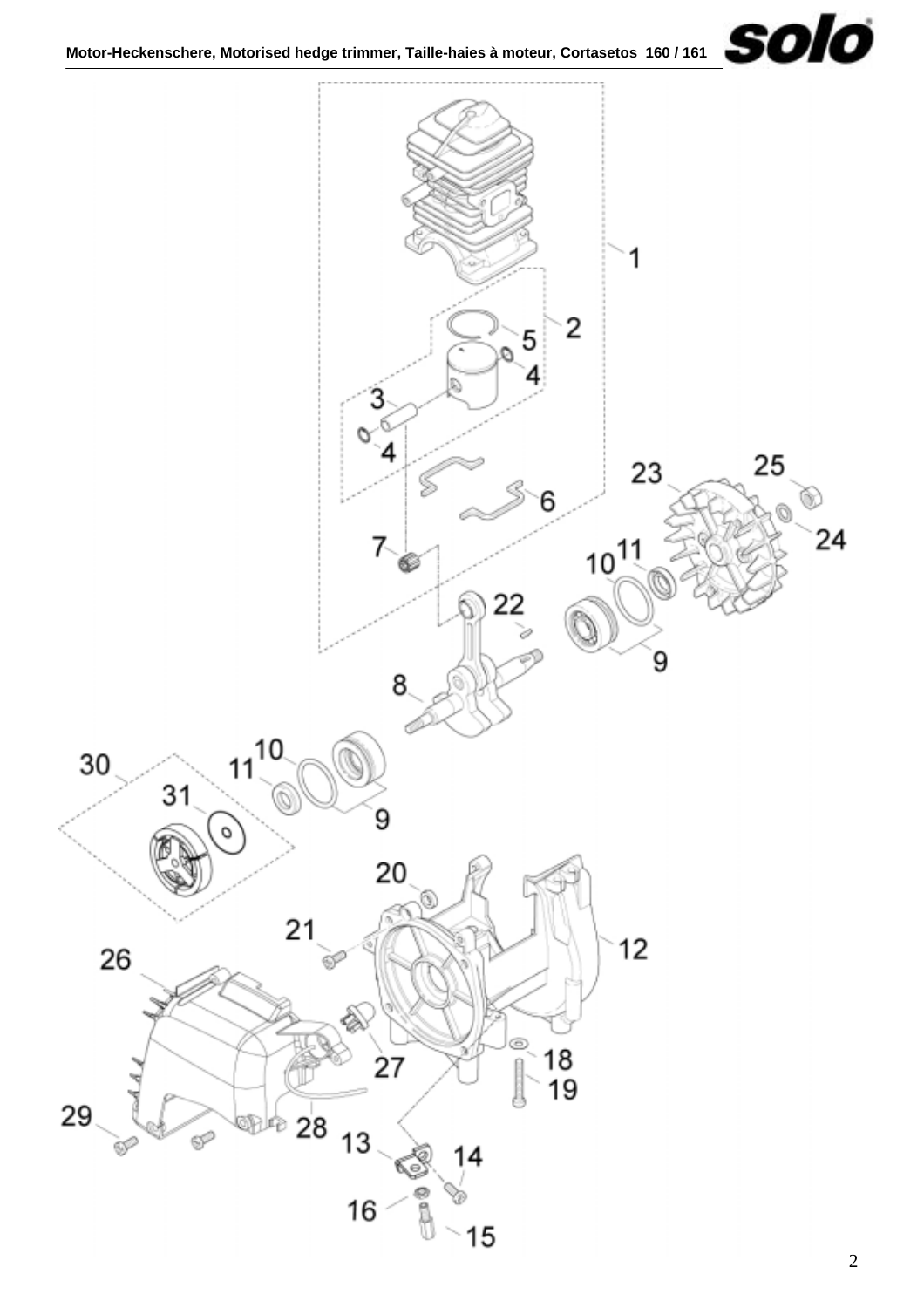

| Bild-Nr.            | Bestell-Nr.            | Modell         | Menge                      | Motor, Kurbelwelle                                                     | Engine,             | Moteur,                           | Motor, cigüñeal     |
|---------------------|------------------------|----------------|----------------------------|------------------------------------------------------------------------|---------------------|-----------------------------------|---------------------|
| Pos.-No.<br>No.Pos. | Order-No.              | Type<br>Modèle | Quantity<br><b>Nombres</b> |                                                                        | crankshaft          | villebrequin                      |                     |
| Pos.-No             | No. de Cde<br>Ref.-Nr. | Modelo         | Cantidad                   |                                                                        |                     |                                   |                     |
| o.Abb.              | 20 00 650              | 160            | 1                          | SOLO 2-Takt-Motor 25 cm <sup>3</sup>                                   | Engine              | Moteur 2-temps 25 cm <sup>3</sup> | Motor               |
| o.Abb.              | 20 00 653              | 161            | $\mathbf{1}$               | SOLO 2-Takt-Motor 29 cm <sup>3</sup>                                   | Engine              | Moteur 2-temps 29 cm <sup>3</sup> | Motor               |
| $\mathbf{1}$        | 22 00160               | 160            | 1                          | Zylinder + Kolben,                                                     | Cylinder + piston,  | Cylindre + piston, kit de         | Cilindro + piston,  |
|                     |                        |                |                            | Reparatursatz                                                          | repair kit          | réparation                        | juego de reparacion |
|                     |                        |                |                            | enth.: $(-51 - 7)$                                                     | incl. $(-51 - 7)$   | y inclus $(-51 - 7$               | incl. $(-51 - 7)$   |
| 2                   | 22 00 162              | 160            | $\mathbf{1}$               | Kolben Ø 33,00 mm                                                      | Piston              | Piston                            | Piston              |
|                     |                        |                |                            | enth. $( -2 - 5)$                                                      | incl. $(-2 - 5)$    | y inclus ( $\rightarrow$ 2 - 5    | incl. $( -2 - 5)$   |
| 3                   | 20 31 902 25           |                | $\mathbf{1}$               | Kolbenbolzen 9/6x26 mm                                                 | Piston pin          | Axe de piston                     | Perno de embolo     |
| $\overline{4}$      | 00 55 278              |                | $\overline{2}$             | Sicherungsring 9x0,8 mm                                                | Circlip             | Arrêt axe de piston               | Anillo de seguridad |
| 5                   | 20 48 377              | 160            | $\mathbf{1}$               | Kolbenring 33x1,5 mm <-                                                | Piston ring $\lt$ - | Segment de piston <- )            | Anillo de piston <- |
| 6                   | 20 63 372              |                | $\overline{2}$             | Dichtungsteil Kurbelgehäuse                                            | Sealing             | Joint carter moteur               | Junta               |
| 7                   | 00 52 226              |                | 1                          | Nadelhülse 9x13x12,5 mm <-                                             | Needle sleeve <-)   | Douille $\leftarrow$              | Casquillo <-        |
| $\mathbf{1}$        | 22 00 161              | 161            | $\mathbf{1}$               | Zylinder + Kolben,                                                     | Cylinder + piston,  | Cylindre + piston, kit de         | Cilindro + piston,  |
|                     |                        |                |                            | Reparatursatz                                                          | repair kit          | réparation                        | juego de reparacion |
|                     |                        |                |                            | enth.: $(-) 1 - 7$                                                     | incl. $(-51 - 7)$   | y inclus $(-51 - 7$               | incl. $(-51 - 7)$   |
| $\overline{2}$      | 22 00 163              | 161            | $\mathbf{1}$               | Kolben Ø 35,00 mm                                                      | Piston              | Piston                            | Piston              |
|                     |                        |                |                            | enth. $(-2 - 5)$                                                       | incl. $( -2 - 5$    | y inclus ( $\rightarrow$ 2 - 5    | incl. $( -2 - 5)$   |
| 3                   | 20 31 902 25           |                | $\mathbf{1}$               | Kolbenbolzen 9/6x26 mm                                                 | Piston pin          | Axe de piston                     | Perno de embolo     |
| $\overline{4}$      | 00 55 278              |                | $\overline{2}$             | Sicherungsring 9x0,8 mm                                                | Circlip             | Arrêt axe de piston               | Anillo de seguridad |
| 5                   | 20 48 346              | 161            | $\mathbf{1}$               | Kolbenring 35x1,5 mm <-<br>Piston ring <-<br>Segment de piston $\lt$ - |                     |                                   | Anillo de piston <- |
| 6                   | 20 63 372              |                | $\overline{c}$             | Dichtungsteil Kurbelgehäuse<br>Sealing<br>Joint carter moteur          |                     |                                   | Junta               |
| $\overline{7}$      | 00 52 226              |                | 1                          | Nadelhülse 9x13x12,5 mm <- )<br>Needle sleeve <- )<br>Douille $\lt$ -  |                     |                                   | Casquillo <- )      |
| 8                   | 22 00 304 52           |                | $\mathbf{1}$               | Kurbelwelle                                                            | Crankshaft          | Vilebrequin                       | Cigüenal            |
| $\overline{9}$      | 21 00 121 25           |                | $\overline{2}$             | Lagerhülse 12x34,17x15,5 mm                                            | Sleeve              | Douille                           | Casquillo           |
|                     |                        |                |                            | enth. $(-)$ 9, 10                                                      | incl. $(-5.9, 10)$  | y inclus: $(-)$ 9, 10             | incl. $(-)$ 9, 10   |
| 10                  | 00 62 335              |                | 2                          | O-Ring $27x3$ mm <-)                                                   | $O$ -ring $\lt$ -)  | Joint torique $\leftarrow$ )      | Anillo $\lt$ -)     |
| 11                  | 00 54 258              |                | $\overline{2}$             | Wellendichtring 12x22x5mm                                              | Oil seal            | Joint d'arbre                     | Reten               |
| 12                  | 21 00 124              |                | $\mathbf{1}$               | Kurbelgehäuse                                                          | Crankcase           | Carter moteur                     | Carter cigüenal     |
| 13                  | 20 43 324              |                | $\mathbf{1}$               | Widerlager Gaszug                                                      | Support             | Butée cable de gaz                | Soporte             |
| 14                  | 00 18 361              |                | $\mathbf{1}$               | Linsenschraube 5x12 mm                                                 | Screw               | Vis                               | Tornillo            |
| 15                  | 00 11 105              |                | $\mathbf{1}$               | Verstellschraube M6 x 14 mm                                            | Screw               | Vis                               | Tornillo            |
| 16                  | 00 20 116              |                | $\mathbf{1}$               | Sechskantmutter M6                                                     | Hex. nut            | Ecrou                             | Tuerca              |
| 18                  | 00 72 140              |                | 4                          | Scheibe 5,2x12x0,5 mm                                                  | Washer              | Rondelle                          | Arandela            |
| 19                  | 00 18 399              |                | $\overline{4}$             | Zylinderschraube M5x35 mm                                              | F.H. screw          | Vis                               | tornillo            |
| 20                  | 20 74 562              |                | 1                          | Isolierelement                                                         | Insulating element  | Elément d'isolation               | Elemento aislante   |
| 21                  | 00 18 326              |                | $\mathbf{1}$               | Zylinderschraube M4x16 mm                                              | F.H. screw          | Vis                               | Tornillo            |
| 22                  | 00 75 100              |                | 1                          | Scheibenfeder 2x3,7 mm                                                 | Spring              | Clavette                          | Resorte             |
| 23                  | 24 00 311              |                | $\mathbf{1}$               | Lüfterrad                                                              | Fan wheel           | Turbine                           | Turbina             |
| 24                  | 00 72 176              |                | 1                          | Scheibe 8,2x20x1 mm                                                    | Washer              | Rondelle                          | Arandela            |
| 25                  | 00 20 20 6             |                | 1                          | Sechskantmutter M8x1 mm                                                | Hex. nut            | Ecrou                             | Tuerca              |
| 26                  | 40 73 162              |                | 1                          | Abdeckhaube                                                            | Cover               | Capot                             | Cubierta            |
| $\overline{27}$     | 27 00 322              |                | 1                          | Primer                                                                 | Primer              | Pompe d'amorcage                  | Cebador             |
| 28                  | 00 64 407              |                | 80 mm                      | Schlauch 2x1,5 mm                                                      | Hose                | Tuyau                             | Tubo                |
| 29                  | 00 18 274              |                | 2                          | Linsenschraube 5x16 mm                                                 | Screw               | Vis                               | Tornillo            |
| 30                  | 35 00 4651             |                | $\mathbf{1}$               | Kupplung                                                               | Clutch              | Embrayage                         | Embraque            |
|                     |                        |                |                            | enth. $(-5.30, 31)$                                                    | incl. $(-5.30, 31)$ | y inclus $(-5.30, 31)$            | incl. $(-5.30, 31)$ |
| 31                  | 00 31 626              |                | 1                          | Scheibe 8,1x32x1 mm <- )                                               | Washer $\lt$ -)     | Rondelle $\leftarrow$ )           | Arandela <-)        |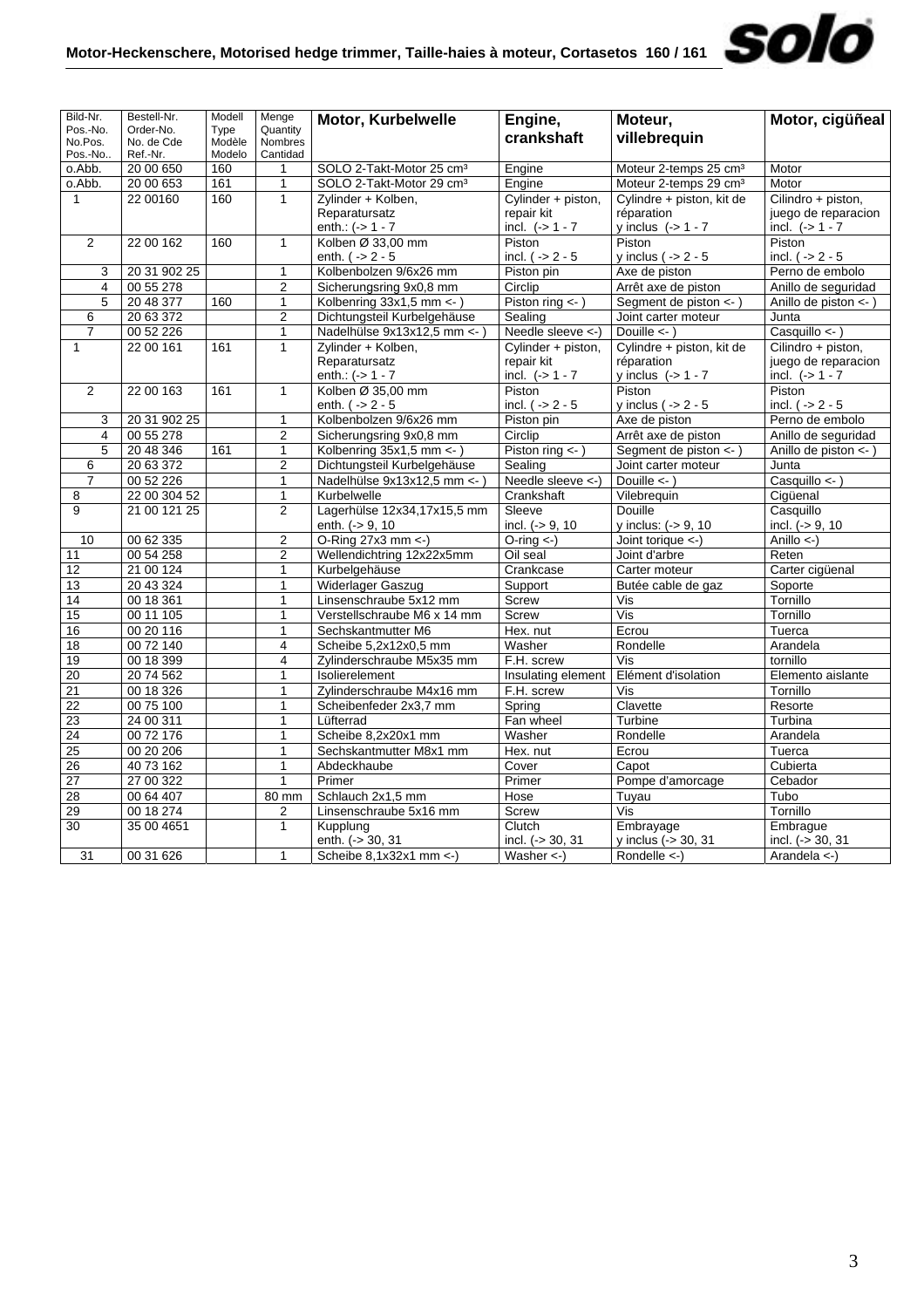

| Bild-Nr.           | Bestell-Nr.            | Menge               | Luftfilter, Vergaser,       | Air filter,           | Filtre à air,          | Filtro de aire,    |
|--------------------|------------------------|---------------------|-----------------------------|-----------------------|------------------------|--------------------|
| Pos.-No.           | Order-No.              | Quantity            | <b>Auspuff</b>              | carburetor,           | carburateur,           | carburador,        |
| No.Pos.<br>Pos.-No | No. de Cde<br>Ref.-Nr. | Nombres<br>Cantidad |                             | exhaust               |                        |                    |
|                    |                        |                     |                             |                       | echappement            | escape             |
|                    | 20 61 518              |                     | Vergaserstutzendichtung     | Manifold gasket       | Joint de bride         | Junta de brida     |
| $\overline{2}$     | 2074 111               |                     | Ansaugstutzen               | Socket                | Bride d'aspiration     | <b>Brida</b>       |
| 3                  | 00 18 337              | $\overline{2}$      | Zvlinderschraube M5x20 mm   | F.H. screw            | Vis                    | Tornillo           |
| $\overline{4}$     | 20 61 464              | $\overline{2}$      | Vergaserdichtung            | Carburetor gasket     | Joint de carburateur   | Junta carburador   |
| 5                  | 23 00 113              | 1                   | Lagerblech                  | <b>Metal Manifold</b> | Bride métallique       | Brida de metal     |
| 6                  | 00 73 341              |                     | Schenkelfeder               | Spring                | Ressort d'interrupteur | Muelle             |
| $\overline{7}$     | 20 74 801              |                     | Schlepphebel                | Lever                 | Levier                 | Palanca            |
| 8                  | 00 30 135              |                     | Scheibe 4.3 mm              | Washer                | Rondelle               | Arandela           |
| 9                  | 00 28 118              |                     | Sechskantmutter M4          | Hex. nut              | Ecrou                  | Tuerca             |
| 10                 | 23 00 836 10           |                     | Vergaser WT-743A D-Cut      | Carburetor            | Carburateur            | Carburador         |
| 11                 | 05 10 321              |                     | Dichtsatz-Vergaser          | Gasket kit            | Jeu de joints          | Juego de juntas    |
| 12                 | 05 10 984              |                     | Reparatursatz-Vergaser      | Repair kit            | Jeu de réparation      | Juego rep.         |
| 13                 | 20 74 905              |                     | Haltering                   | Ring                  | Baque de retient       | Anillo             |
| 14                 | 25 00 819              |                     | Luftfiltergehäuse Unterteil | Filter housing        | Carter filtre          | Carter de filtro   |
| 15                 | 00 61 360              | 1                   | Scheibe 6.8x10x1.2 mm       | Washer                | Rondelle               | Arandela           |
| 16                 | 00 72 140              |                     | Scheibe 5,2x12x0,5 mm       | Washer                | Rondelle               | Arandela           |
| 17                 | 00 34 100              | 1                   | Sicherungsscheibe           | Safety washer         | Rondelle de sécurité   | Arandela seguridad |
| 18                 | 00 18 429              | $\overline{2}$      | Linsenschraube 5x50 mm      | Screw                 | Vis                    | Tornillo           |
| 19                 | 25 00 816              |                     | Filterplatte                | Filterplate           | Plaque filtre          | Chapa filtro       |
| 20                 | 40 73 430              |                     | Luftfiltergehäuse Oberteil  | Filter lid            | Chapeau filtre         | Tapa de filtro     |
| 21                 | 00 18 365              | $\overline{2}$      | Vierkantschraube M5x40 mm   | Square nut            | Ecrou                  | Tuerca             |
| $\overline{22}$    | 20 61 197              |                     | Auspuffdichtung             | Exhaust gasket        | Joint d'échappement    | Junta escape       |
| 23                 | 25 00 828              | 1                   | Auspuff                     | Exhaust               | Echappement            | Escape             |
| 27                 | 00 72 140              | $\overline{2}$      | Scheibe 5,2x12x0,5 mm       | Washer                | Rondelle               | Arandela           |
| 28                 | 00 72 144              | $\overline{2}$      | Sicherungsscheibe           | Safety washer         | Rondelle de sécurité   | Arandela seguridad |
| 29                 | 00 28 137              | $\overline{2}$      | Sechskantmutter M5          | Hex. nut              | Ecrou                  | Tuerca             |

solo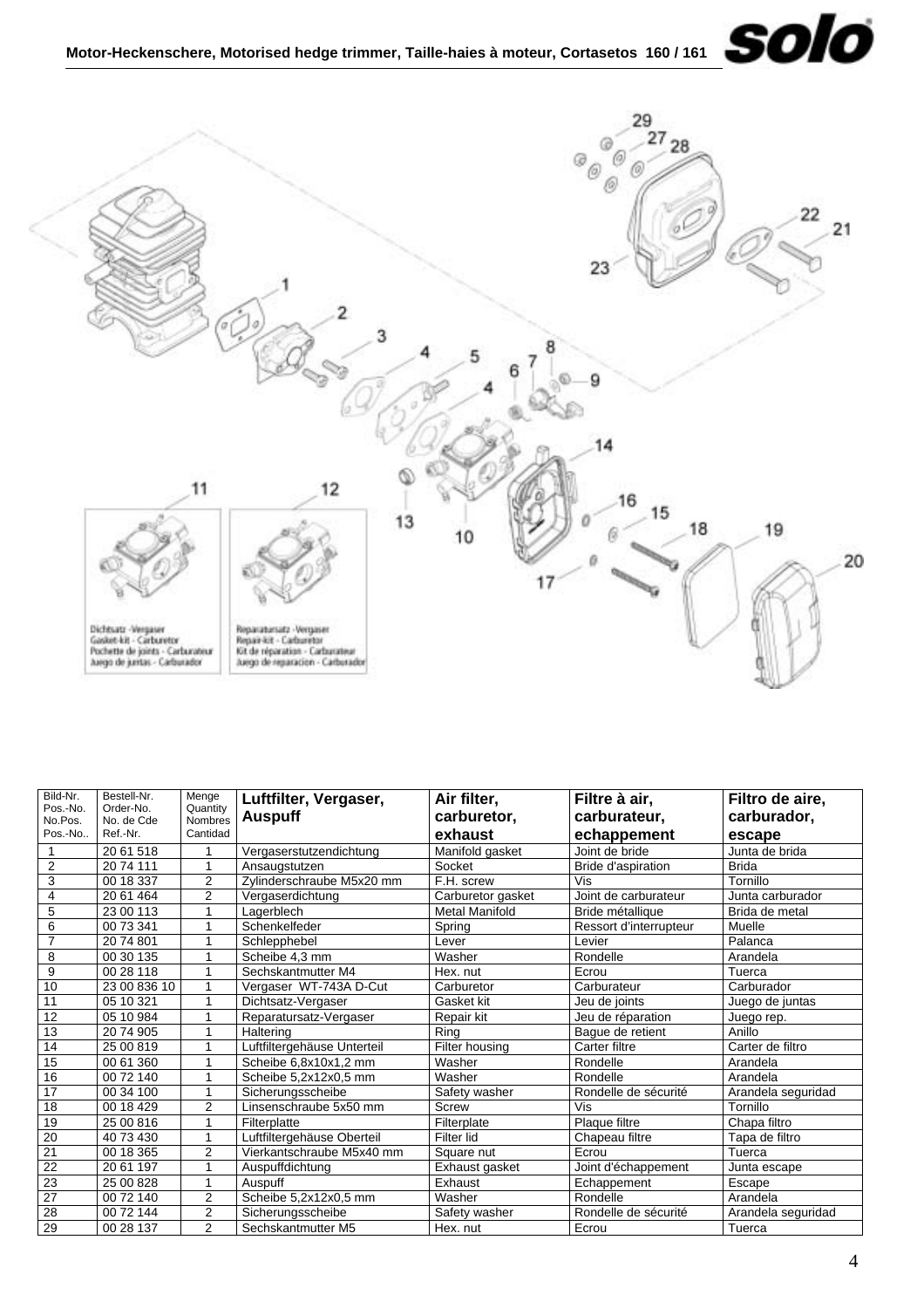

| Bild-Nr.<br>Pos.-No.<br>No.Pos.<br>Pos.-No. | Bestell-Nr.<br>Order-No.<br>No. de Cde<br>Ref.-Nr. | Menge<br>Quantity<br>Nombres<br>Cantidad | Zündung                                          | Ignition                                     | Allumage                                             | Encendido                            |
|---------------------------------------------|----------------------------------------------------|------------------------------------------|--------------------------------------------------|----------------------------------------------|------------------------------------------------------|--------------------------------------|
|                                             | 23 00 840                                          |                                          | Zündmodul Walbro MBU-5 503<br>enth. $( -> 1 -4)$ | Ignition coil<br>incl. $( -2 1 -4$           | Volant électronique<br>y inclus ( $\rightarrow$ 1 -4 | Bobina<br>incl. $( -> 1 -4)$         |
| $\mathcal{P}$                               | 00 73 347                                          |                                          | Kontaktfeder                                     | Contact spring                               | Ressort de contact                                   | Resorte                              |
| 3                                           | 00 84 621                                          |                                          | Zündkerzenstecker                                | Spark plug cover                             | Capuchon de bougie                                   | Tapa de bujia                        |
| 4                                           | 00 64 295                                          |                                          | Schlauch 6 x 1 x95 mm<br>Silikon $\leftarrow$ )  | Hose $\leftarrow$ )                          | Tuyau $\leftarrow$ )                                 | Tubo $\leftarrow$ )                  |
| 5                                           | 20 42 883                                          |                                          | Befestigungswinkel                               | Angle                                        | Manchon d'angle                                      | Angulo                               |
| 6                                           | 00 13 284                                          |                                          | Linsenschraube 4x25 mm                           | Screw                                        | Vis                                                  | Tornillo                             |
| $\overline{7}$                              | 00 18 280                                          | 2                                        | Zylinderschraube M4x12 mm                        | Screw                                        | Vis                                                  | Tornillo                             |
| 8                                           | 00 72 148                                          | 3                                        | Sicherungsscheibe                                | Safety washer                                | Rondelle                                             | Arandela                             |
| 9                                           | 00 66 455                                          |                                          | Kabelband 98x2.5mm                               | Cable band                                   | Frein de câble                                       | Cinta                                |
| 10                                          | 00 33 404                                          | $\overline{2}$                           | Hülse 8x4,4x13 mm                                | Sleeve                                       | Douille                                              | Casquillo                            |
| 11                                          | 00 84 895                                          |                                          | Kabel Masse/Kurzschluss<br>enth. $( -5 11, 12 $  | Ground cable<br>incl. ( $\rightarrow$ 11, 12 | Câble de masse<br>y inclus $( -> 11, 12)$            | Cable de masa<br>incl. $($ -> 11, 12 |
| 12                                          | 20 63 128                                          |                                          | Kabeltülle $\leftarrow$ )                        | Cable fitting $\lt$ )                        | Oeillet $\leftarrow$                                 | Manguito de cable $\lt$ -            |
| 13                                          | 00 30 101                                          |                                          | Scheibe 4,3 mm                                   | Washer                                       | Rondelle                                             | Arandela                             |
| 14                                          | 00 28 118                                          |                                          | Sechskantmutter M4                               | Hex. nut                                     | Ecrou                                                | Tuerca                               |
| 15                                          | 00 15 299                                          |                                          | Stiftschraube M4x35 mm                           | Stud screw                                   | Goujon                                               | Tornillo                             |
| 16                                          | 23 00 730                                          |                                          | Zündkerze WSR6F 200                              | Spark plug                                   | Bougie                                               | Bujia                                |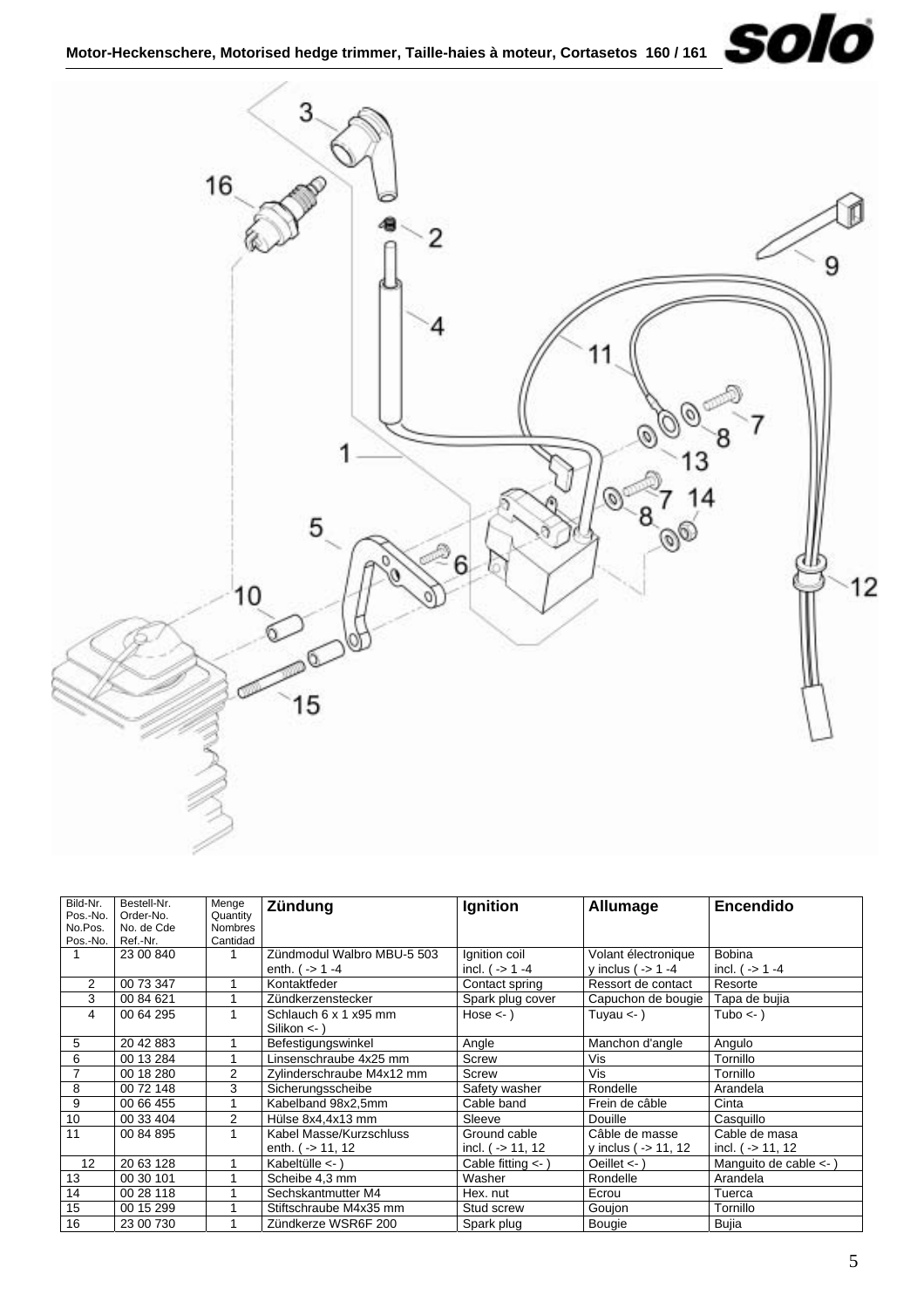



| Bild-Nr.<br>Pos.-No.<br>No.Pos.<br>Pos.-No. | Bestell-Nr.<br>Order-No.<br>No. de Cde<br>Ref.-Nr. | Menge<br>Quantity<br><b>Nombres</b><br>Cantidad | <b>Benzintank</b>                          | <b>Fuel tank</b>       | Réservoir à<br>essence   | <b>Deposito</b>      |
|---------------------------------------------|----------------------------------------------------|-------------------------------------------------|--------------------------------------------|------------------------|--------------------------|----------------------|
|                                             | 27 00 150                                          |                                                 | <b>Benzintank</b>                          | Fuel tank              | Réservoir à essence      | Deposito             |
|                                             |                                                    |                                                 | enth. $( -5 - 1 - 12)$                     | incl. $( -2 1 - 12)$   | y inclus: $( -> 1-12)$   | incl. $($ -> 1-12    |
| 2                                           | 80 63 247                                          |                                                 | Tülle                                      | Hose fitting           | Oeillet                  | Manguito de cable    |
| 3                                           | 60 63 345                                          |                                                 | Schlauch 3x159,5 mm Kraftstoff             | Fuel hose              | Tuyau                    | Tubo                 |
| 4                                           | 0073 351                                           |                                                 | Schlauchöse 6,7x0,9x2 mm                   | Tube eye               | Collier                  | Ojete                |
| 5                                           | 00 64 430                                          |                                                 | Schlauch 3x1,5x230 mm Primerrücklauf       | Hose                   | Tuyau                    | Tubo                 |
| 6                                           | 60 63 301                                          |                                                 | Gummi Ring 5x25x20 mm                      | Ring                   | Baque de retient         | Anillo               |
|                                             | 00 94 197                                          | 4                                               | Dämpfungsgummi                             | AV element             | Amortisseur              | Elemento AV          |
| 8                                           | 00 44 285                                          | 4                                               | Rohrnieten 8x0,75x7 mm                     | Rivet                  | Rivet                    | Remache              |
| 9                                           | 27 00 430                                          |                                                 | Entlüftungsstutzen                         | Ventilation socket     | Manchon d'aération       | Munon                |
| 10                                          | 27 00 133                                          |                                                 | Filter Benzinsucher                        | Fuel pick-up           | Crépine d'essence        | Filtro               |
| 11                                          | 27 00 185                                          |                                                 | Tankverschluss                             | Tank lid               | Bouchon de réservoir     | Cierre de deposito   |
|                                             |                                                    |                                                 | enth. $( -5 11, 12)$                       | incl. ( $> 11, 12$     | y inclus: $( -> 11, 12)$ | incl. ( $> 11, 12$   |
| $12 \overline{ }$                           | 00 62 345                                          |                                                 | Dichtung, O-Ring $29x4$ mm $\leftarrow$ )) | Gasket $\leftarrow$ )) | Joint $\leftarrow$ ))    | Junta $\leftarrow$ ) |
| 13                                          | 00 30 102                                          | 4                                               | Scheibe 5,3 mm                             | Washer                 | Rondelle                 | Arandela             |
| 14                                          | 00 18 363                                          | 4                                               | Linsenschraube 5x20 mm                     | Screw                  | Vis                      | Tornillo             |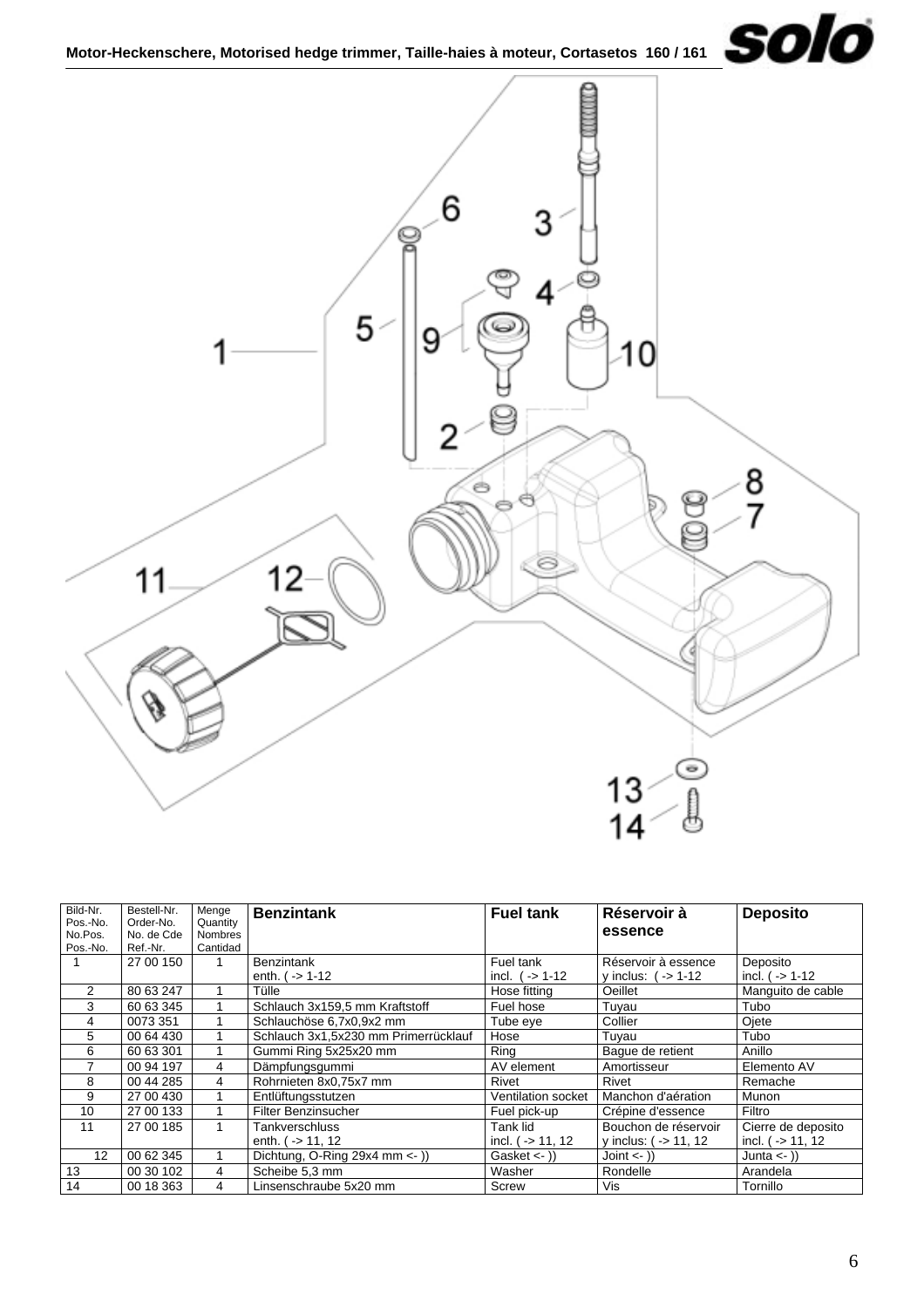



| Bild-Nr.<br>Pos.-No. | Bestell-Nr.<br>Order-No. | Menge<br>Quantity   | Lüfterdeckel und<br><b>Starter</b> | Fan cover,<br>starter | Capuchon de<br>ventilateur, | Cubierta,<br>arranque  |
|----------------------|--------------------------|---------------------|------------------------------------|-----------------------|-----------------------------|------------------------|
| No.Pos.<br>Pos.-No.  | No. de Cde<br>Ref.-Nr.   | Nombres<br>Cantidad |                                    |                       | lanceur                     |                        |
|                      |                          |                     |                                    |                       |                             |                        |
|                      | 40 73 160                |                     | Lüfterdeckel ohne Starter          | Fan cover w/o         | Capuchon sans carter        | Cubierta sin           |
|                      |                          |                     |                                    | starter               | lanceur                     | arrangue               |
| 2                    | 26 00 141                |                     | Starter-Universal                  | Starter               | Lanceur                     | Arranque               |
|                      |                          |                     | enth. (-> 2-16                     | incl. $($ > 2-16      | y inclus: $(-2 - 16)$       | incl. $(-2 - 16)$      |
| 3                    | 21 00 126                |                     | Startergehäuse                     | Starter housing       | Carter lanceur              | Caja de arranque       |
| 4                    | 26 00 284                |                     | Federkassette                      | Spring cassette       | Cassette de ressort         | Cassette               |
| 5                    | 20 74 915                |                     | Seilrolle                          | Rope pulley           | Poulie de câble             | Roldana                |
| 6                    | 20 74 343                |                     | Starterklinke                      | Pawl                  | Cliquet de lanceur          | Trinquete              |
| 7                    | 20 74 977                |                     | Kulisse rot                        | Template              | Coulisse                    | Colisa                 |
| 8                    | 00 30 135                |                     | Scheibe 4,3 mm                     | Washer                | Rondelle                    | Arandela               |
| 9                    | 00 31 611                |                     | Scheibe 4,3x14,3x1 mm              | Washer                | Rondelle                    | Arandela               |
| 10                   | 00 73 365                |                     | Federstecker                       | Pin                   | Goupille beta               | Clavija                |
| 11                   | 20 31 965                |                     | Distanzstück 4,3x12,5x5 mm         | Spacer                | Pièce d'écartement          | Espaciador             |
| 12                   | 00 34 152                |                     | Sicherungsscheibe                  | Safety washer         | Rondelle de sécurité        | Arandela               |
| 13                   | 00 10 519                |                     | Zylinderschraube. 3,5x22 mm        | Screw                 | Vis                         | Tornillo               |
| 14                   | 20 74 570                |                     | Startergriff                       | Starter grip          | Poignée lanceur             | Empunadura             |
| 15                   | 00 63 195 25             |                     | Starterseil 3x1050 mm              | Starter rope          | Câble lanceur               | Cuerda de arranque     |
| 16                   | 00 69 890                |                     | Sks. Solo $\leftarrow$ )           | Decal $\lt$ -         | Autocollant Solo <- )       | Adesivo $\leftarrow$ ) |
| 17                   | 00 18 354                | 4                   | Linsenschraube 4x12 mm             | Screw                 | Vis                         | Tornillo               |
| 18                   | 40 73 163                |                     | Wärmeschutz                        | Thermal protector     | Isolant thermigoe           | Protector de calor     |
| 19                   | 00 18 363                | $\overline{7}$      | Linsenschraube 5x20 mm             | Screw                 | Vis                         | Tornillo               |
| 20                   | 40 73 164                |                     | Zündkerzenabdeckung                | Spark plug cover      | Capuchon de bougie          | Tapa de bujia          |
| 21                   | 40 73 161                |                     | Gehäuseabdeckung                   | Cover                 | Carter                      | Tapa                   |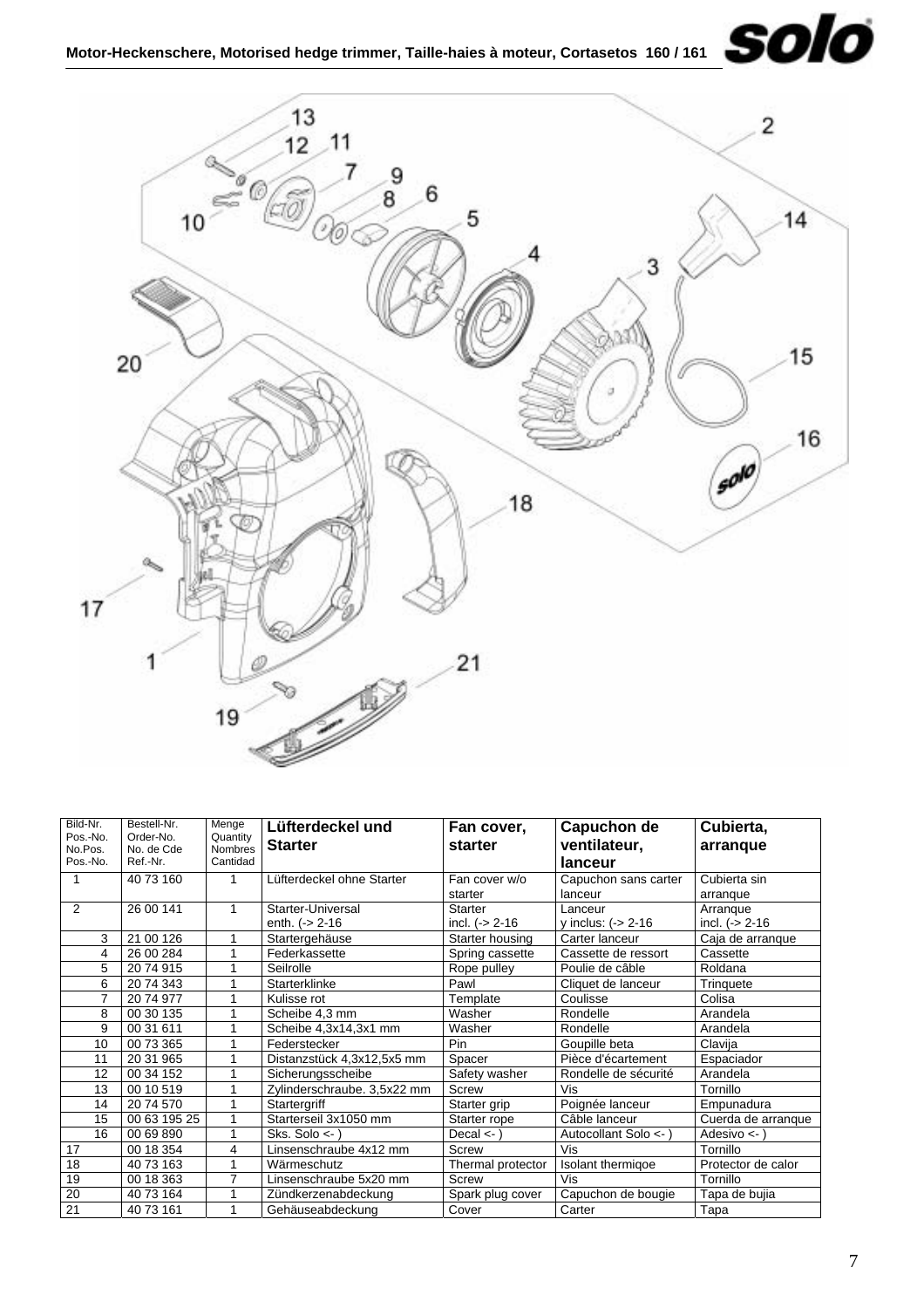





| Bild-Nr.            | Bestell-Nr.             | Menge                      | Handgriff                   | Handle             | Poignée                 | <b>Mango</b>         |
|---------------------|-------------------------|----------------------------|-----------------------------|--------------------|-------------------------|----------------------|
| Pos.-No.<br>No.Pos. | Order-No.<br>No. de Cde | Quantity<br><b>Nombres</b> |                             |                    |                         |                      |
| Pos.-No             | Ref.-Nr.                | Cantidad                   |                             |                    |                         |                      |
|                     | 34 23 100 11            |                            | Griffrahmen mit Bügel       | Handle             | Poignée                 | Mango                |
| $\overline{2}$      | 34 22 130 10            |                            | Handschutz Transparent      | Hand guard         | Protége-main            | Protector de mano    |
| 3                   | 91 36 501 54            | $\overline{2}$             | Schraube 5x15 mm            | Screw              | Vis                     | Tornillo             |
| 4                   | 00 73 397               | $\overline{2}$             | Dämpfungsfeder              | Spring             | Ressort                 | Resorte              |
| 5                   | 91 36 501 54            | $\overline{2}$             | Innenstern-Schlitz-Schraube | Screw              | Vis                     | Tornillo             |
|                     |                         |                            | $5x15$ mm                   |                    |                         |                      |
| 6                   | 00 73 397               | $\overline{2}$             | Dämpfungsfeder              | Spring             | Ressort                 | Resorte              |
| $\overline{7}$      | 91 36 501 54            | $\overline{2}$             | Schraube 5x15 mm            | Screw              | Vis                     | Tornillo             |
| 8                   | 34 23 120 61            |                            | Steuersatz                  | Control cable, set | Câble de commande, jeu  | Transmis, Flexible   |
|                     |                         |                            |                             |                    |                         | bowden, juego        |
| 9                   | 00 62 181               |                            | O-Ring                      | O-ring             | Joint torique           | Anillo de guarnición |
| 10                  | 34 21 172 00            |                            | Griffschalen Satz           | Handle, set        | Poignée, jeu            | Mango, juego         |
| 11                  | 97 50 012 70            |                            | Geräteschalter Ein/Aus      | Switch             | Interrupteur            | Interruptor          |
| 12                  | 34 21 170 50            |                            | Sperrtaste                  | Catch lever        | Levier de verrouillage  | Palanca trincada     |
| 13                  | 34 21 171 20            |                            | Schenkelfeder               | Spring             | Ressort                 | Resorte              |
| 14                  | 34 21 170 70            |                            | Bremshebel                  | <b>Brake lever</b> | Levier de frein         | Palanca de freno     |
| 15                  | 34 21 170 90            |                            | Rolle                       | Roller             | Galet                   | Rueda                |
| 16                  | 34 21 170 40            |                            | Gashebel                    | Throttle lever     | Levier d' accélérration | Acelerador           |
| 17                  | 34 21 171 20            |                            | Schenkelfeder               | Spring             | Ressort                 | Resorte              |
| 18                  | 34 21 170 90            |                            | Rolle                       | Roller             | Galet                   | Rueda                |
| 19                  | 34 21 170 60            | 1                          | Entriegelungshebel          | Lockoff lever      | Levier de débloquage    | Palanca de           |
|                     |                         |                            |                             |                    |                         | desbloqueo           |
| 20                  | 34 21 171 30            |                            | <b>Druckfeder</b>           | Spring             | Ressort                 | Resorte              |
| 21                  | 91 36 501 54            | $\overline{\mathbf{4}}$    | Schraube 5x15 mm            | <b>Screw</b>       | Vis                     | Tornillo             |
| 22                  | 98 01 152 41            |                            | Schild Bedienhinweise       | Label              | Plaque                  | Calcomania           |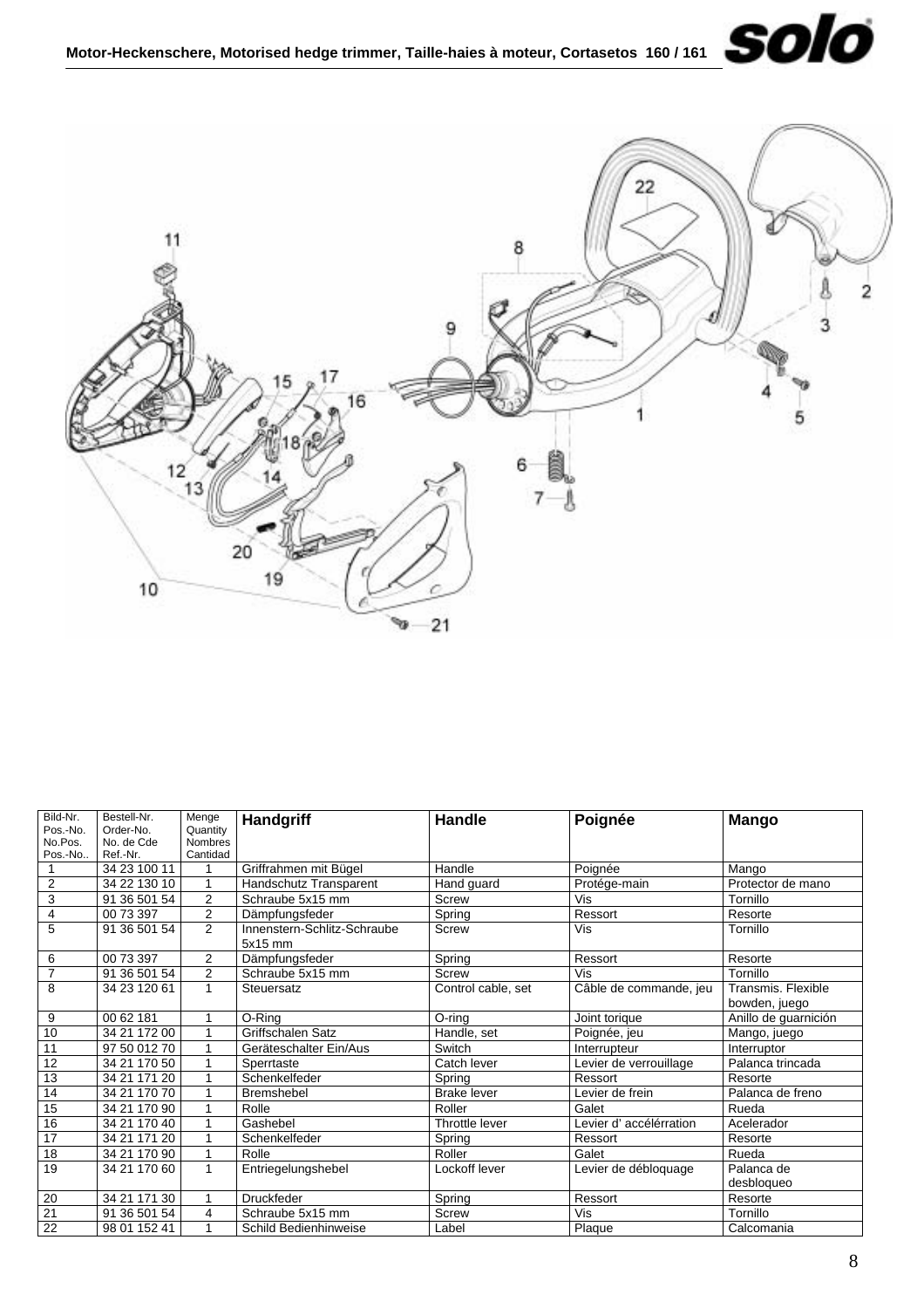

| Bild-Nr.<br>Pos.-No.<br>No.Pos.<br>Pos.-No. | Bestell-Nr.<br>Order-No.<br>No. de Cde<br>Ref.-Nr. | Modell<br>Type<br>Modèle<br>Modelo | Menge<br>Quantity<br><b>Nombres</b><br>Cantidad | <b>Getriebe</b>            | Gear                | <b>Engrenage</b>          | Engranaje           |
|---------------------------------------------|----------------------------------------------------|------------------------------------|-------------------------------------------------|----------------------------|---------------------|---------------------------|---------------------|
|                                             | 34 22 000 20                                       |                                    |                                                 | Getriebegehäuse            | Housing             | Carter                    | Cárter              |
| $\overline{2}$                              | 93 64 301 60                                       |                                    | 2                                               | Spiralspannstift 3x16 mm   | Spiral clamping pin | Goupille a spirale de ten | Pasador             |
| 3                                           | 00 52 279                                          |                                    |                                                 | Nadelhülse                 | Needle cage         | Cage a aiguilles          | Jaula de agujas     |
| 4                                           | 34 22 110 60                                       |                                    |                                                 | Schmiernippel              | Grease nipple       | Nipple de graissage       | Boquilla de engrase |
| 5                                           | 34 22 130 20                                       |                                    |                                                 | <b>Bremsbandhalter</b>     | Holder              | Support                   | Soporte             |
| 6                                           | 34 22 130 50                                       |                                    |                                                 | <b>Druckfeder</b>          | Spring              | Ressort                   | Resorte             |
|                                             | 34 23 120 30                                       |                                    |                                                 | Niederhalter               | Depressor           | Serre-flan                | Sujetador           |
| 8                                           | 34 22 130 40                                       |                                    |                                                 | <b>Bremsband</b>           | Brake spring        | Ressort de frein          | Cinta de freno      |
| 9                                           | 34 22 230 30                                       |                                    |                                                 | Kupplungsglocke kpl.       | Clutch drum cpl.    | Tambour cpl.              | Tambor cpl.         |
| 10                                          | 34 22 110 50                                       |                                    |                                                 | Abdeckblech                | Cover               | Couvercle                 | Cubierta            |
| 11                                          | 34 22 210 60                                       | 161                                |                                                 | Pleuel kpl.                | Con-rod cpl.        | Bielle cpl.               | Biela cpl.          |
| 12                                          | 34 22 290 10                                       |                                    |                                                 | Zahnrad kpl.               | Gear                | Roue dentée               | Rueda dentada       |
| 13                                          | 34 22 210 60                                       | 161                                |                                                 | Pleuel kpl.                | Con-rod cpl.        | Bielle cpl.               | Biela cpl.          |
| 14                                          | 34 22 110 50                                       |                                    |                                                 | Abdeckblech                | Cover               | Couvercle                 | Cubierta            |
| 15                                          | 34 22 111 50                                       |                                    |                                                 | Dichtung                   | Gasket              | Joint                     | Junta               |
| 16                                          | 34 22 111 40                                       |                                    |                                                 | Filzdichtung               | Gasket              | Joint                     | Junta               |
| 17                                          | 00 52 279                                          |                                    | 2                                               | Nadelhülse                 | Needle cage         | Cage a aiguilles          | Jaula de agujas     |
| 18                                          | 34 22 110 80                                       |                                    |                                                 | Verschlussschraube         | Cap                 | <b>Bouchon</b>            | Tope de cierre      |
| 19                                          | 96 31 101 30                                       |                                    |                                                 | Dichtscheibe               | Gasket              | Joint                     | Junta               |
| 20                                          | 34 22 111 10                                       |                                    | $\overline{\phantom{a}}$                        | Getriebegehäusedeckel kpl. | Cover               | Couvercle                 | Cubierta            |
| 21                                          | 90 89 051 65                                       |                                    | $\overline{7}$                                  | Schraube 5x16 mm           | Fillister screw     | Vis cylindrique           | Tornillo cil.       |
| 22                                          | 91 36 602 04                                       |                                    | 4                                               | Schraube 6x20 mm           | <b>Screw</b>        | Vis                       | Tornillo            |
| 23                                          | 90 89 051 65                                       |                                    | 4                                               | Zylinderschraube 5x16 mm   | <b>Screw</b>        | Vis                       | Tornillo            |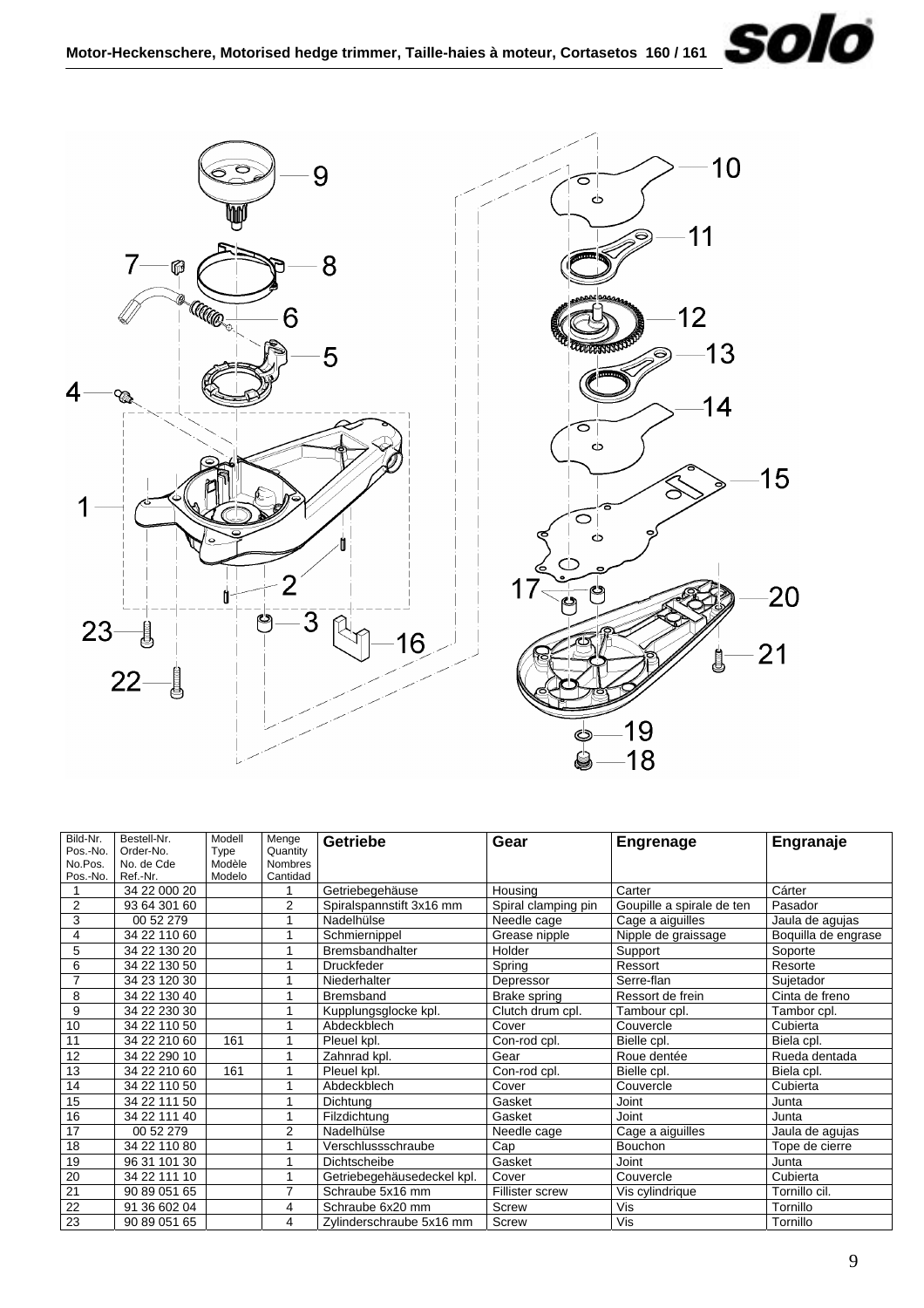





| Bild-Nr.<br>Pos.-No.<br>No.Pos.<br>Pos.-No. | Bestell-Nr.<br>Order-No.<br>No. de Cde<br>Ref.-Nr. | Modell<br>Type<br>Modèle<br>Modelo | Menge<br>Quantity<br><b>Nombres</b><br>Cantidad | Schneidemesser 161,<br>Werkzeug                | <b>Shear blade</b><br>161, tools     | Lame 161,<br>outillage            | Cuchilla de<br>corte 161,<br>herramientas    |
|---------------------------------------------|----------------------------------------------------|------------------------------------|-------------------------------------------------|------------------------------------------------|--------------------------------------|-----------------------------------|----------------------------------------------|
| $\mathbf{1}$                                | 34 22 302 50                                       | 161-50                             | $\mathbf{1}$                                    | Messer kpl. mit Schutz 50 cm                   | Shear blade cpl.                     | Lame cpl.                         | Cuchilla de corte cpl.                       |
|                                             |                                                    |                                    |                                                 | enth. $(-) 1-12$                               | incl. $(-51-12)$                     | y inclus: $(-5 1 - 12)$           | incl. $(-51-12)$                             |
| $\mathbf{1}$                                | 34 22 302 60                                       | 161-60                             | $\mathbf{1}$                                    | Messer kpl. mit Schutz 60 cm<br>enth. (-> 1-12 | Shear blade cpl.<br>incl. $(-51-12)$ | Lame cpl.<br>y inclus: $(-51-12)$ | Cuchilla de corte cpl.<br>incl. $(-) 1 - 12$ |
| $\mathbf{1}$                                | 34 22 302 70                                       | $161 - 75$                         | $\mathbf{1}$                                    | Messer kpl. mit Schutz 75 cm                   | Shear blade cpl.                     | Lame cpl.                         | Cuchilla de corte cpl.                       |
|                                             |                                                    |                                    |                                                 | enth. $(-) 1-12$                               | incl. $(-51-12)$                     | y inclus: $(-5 1 - 12)$           | incl. $(-51-12)$                             |
| 2                                           | 34 22 330 20                                       | 161                                | $\mathbf{1}$                                    | Kamm                                           | <b>Blade</b> guard                   | Barre de protection               | Barra de protección                          |
| 3                                           | 34 22 332 50                                       | $161 - 50$                         | 1                                               | Gleitschiene gerade 50 cm                      | Bar                                  | Barre                             | Listón                                       |
| 3                                           | 34 22 332 70                                       | 161-60                             | 1                                               | Gleitschiene gerade 60 cm                      | Bar                                  | Barre                             | Listón                                       |
| 3                                           | 34 22 332 90                                       | $161 - 75$                         | $\mathbf{1}$                                    | Gleitschiene gerade 75 cm                      | Bar                                  | Barre                             | Listón                                       |
| $\overline{4}$                              | 34 22 330 50                                       | 161-50                             | 2                                               | Scherplatte 50 cm                              | Shear plate                          | Plaque de coupe                   | Barra de corte                               |
| 4                                           | 34 22 330 60                                       | 161-60                             | 2                                               | Scherplatte 60 cm                              | Shear plate                          | Plaque de coupe                   | Barra de corte                               |
| $\overline{4}$                              | 34 22 330 70                                       | 161-75                             | $\overline{2}$                                  | Scherplatte 75 cm                              | Shear plate                          | Plaque de coupe                   | Barra de corte                               |
| 5                                           | 34 22 332 40                                       | 161-50                             | $\mathbf{1}$                                    | Gleitschiene gebogen 50 cm                     | Bar                                  | <b>Barre</b>                      | Listón                                       |
| 5                                           | 34 22 332 60                                       | 161-60                             | 1                                               | Gleitschiene gebogen 60 cm                     | Bar                                  | <b>Barre</b>                      | Listón                                       |
| $\overline{5}$                              | 34 22 332 80                                       | $161 - 75$                         | $\mathbf{1}$                                    | Gleitschiene gebogen 75 cm                     | Bar                                  | <b>Barre</b>                      | Listón                                       |
| 6                                           | 90 80 050 95                                       | 161-50                             | $\overline{2}$                                  | Schraube 5x9 mm                                | Screw                                | $\overline{\mathsf{Vis}}$         | Tornillo                                     |
| 6                                           | 90 80 050 95                                       | 161-60                             | 3                                               | Schraube 5x9 mm                                | <b>Screw</b>                         | $\overline{\mathsf{Vis}}$         | Tornillo                                     |
| 6                                           | 90 80 050 95                                       | 161-75                             | 4                                               | Schraube 5x9 mm                                | Screw                                | $\overline{\text{Vis}}$           | Tornillo                                     |
| $\overline{7}$                              | 90 80 051 25                                       | 161                                | $\overline{4}$                                  | Schraube 5x12 mm                               | Screw                                | $\overline{\mathsf{Vis}}$         | Tornillo                                     |
| 8                                           | 92 85 050 00                                       | 161-50                             | 6                                               | Spannscheibe                                   | Spring washer                        | Rondelle elastique                | Arandela elástica                            |
| 8                                           | 92 85 050 00                                       | 161-60                             | $\overline{7}$                                  | Spannscheibe                                   | Spring washer                        | Rondelle elastique                | Arandela elástica                            |
| $\overline{8}$                              | 92 85 050 00                                       | $161 - 75$                         | 8                                               | Spannscheibe                                   | Spring washer                        | Rondelle elastique                | Arandela elástica                            |
| 9                                           | 34 22 332 30                                       | 161-50                             | 6                                               | Distanzmutter                                  | <b>Nut</b>                           | Ecrou                             | Tuerca                                       |
| 9                                           | 34 22 332 30                                       | 161-60                             | 7                                               | Distanzmutter                                  | <b>Nut</b>                           | Ecrou                             | Tuerca                                       |
| 9                                           | 34 22 332 30                                       | $161 - 75$                         | 8                                               | Distanzmutter                                  | <b>Nut</b>                           | Ecrou                             | Tuerca                                       |
| 10                                          | 90 80 052 55                                       | 161                                | 2                                               | Schraube 5x 25                                 | Screw                                | $\overline{\mathsf{Vis}}$         | Tornillo                                     |
| 11                                          | 34 22 332 20                                       | 161                                | $\overline{\mathbf{c}}$                         | Distanzring                                    | Ring                                 | <b>Bague</b>                      | Anillo                                       |
| 12                                          | 34 22 333 50                                       | 161-50                             | $\mathbf{1}$                                    | Messerschutz 50 cm <- )                        | Sheath $\lt$ - $)$                   | Carquois de                       | Carcaj de                                    |
|                                             |                                                    |                                    |                                                 |                                                |                                      | protection $\lt$ -)               | conservation <                               |
| 12                                          | 34 22 333 60                                       | 161-60                             | $\mathbf{1}$                                    | Messerschutz 60 cm <- )                        | Sheath $\leftarrow$ )                | Carquois de                       | Carcaj de                                    |
|                                             |                                                    |                                    |                                                 |                                                |                                      | protection $\lt$ -)               | conservacion <-                              |
| $\overline{12}$                             | 34 22 333 70                                       | $161 - 75$                         | $\mathbf{1}$                                    | Messerschutz 75 cm <- )                        | Sheath $\leftarrow$ )                | Carquois de                       | Carcaj de                                    |
|                                             |                                                    |                                    |                                                 |                                                |                                      | $protection <$ )                  | conservation <                               |
| 13                                          | 00 80 509                                          |                                    | $\mathbf{1}$                                    | Kombischlüssel                                 | Universal wrench                     | Clé combinée                      | Llave de bujía                               |
| 14                                          | 94 08 270 00                                       |                                    | $\mathbf{1}$                                    | Winkelschraubendreher                          | Angled screw driver                  | Clé angle                         | Llave angular                                |
|                                             |                                                    |                                    |                                                 | Zubehör                                        | <b>Accessories</b>                   | <b>Accesories</b>                 | <b>Accesorios</b>                            |
| 15                                          | 69 00 460                                          |                                    | $\mathbf{1}$                                    | Stoßschutz kpl.                                | Guard                                | Protecteur                        | Protector                                    |
|                                             |                                                    |                                    |                                                 | enth. (-> 15, 16                               | incl. (-> 15, 16                     | y inclus: (-> 15, 16              | incl. (-> 15, 16                             |
| 16                                          | 90 80 051 25                                       | 161                                | 2                                               | Schraube 5x12 mm <- )                          | $Screw \leftarrow$                   | $Vis < - )$                       | Tornillo <-                                  |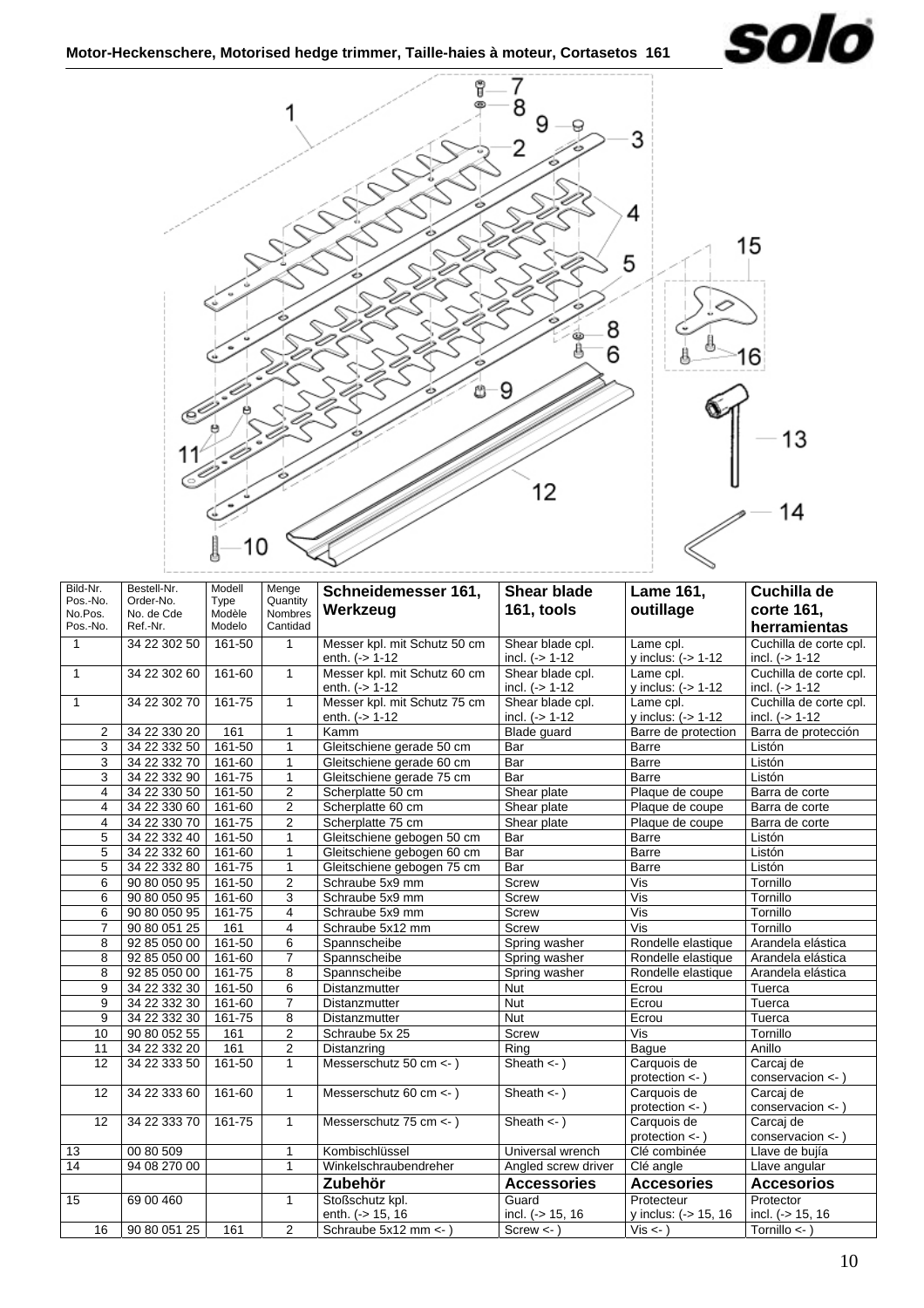



| Bild-Nr.            | Bestell-Nr.            | Modell           | Menge                      | Schneidemesser 160,              | Shear blade           | Lame 160,              | Cuchilla de             |
|---------------------|------------------------|------------------|----------------------------|----------------------------------|-----------------------|------------------------|-------------------------|
| Pos.-No.            | Order-No.              | Type             | Quantity                   | Werkzeug                         | 160, tools            | outillage              | corte 160,              |
| No.Pos.<br>Pos.-No. | No. de Cde<br>Ref.-Nr. | Modèle<br>Modelo | <b>Nombres</b><br>Cantidad |                                  |                       |                        | herramientas            |
|                     |                        |                  |                            |                                  |                       |                        |                         |
|                     | 34 12 302 40           | 160-45           |                            | Messer kpl. mit Schutz 45 cm     | Shear blade cpl.      | Lame cpl.              | Cuchilla de corte cpl.  |
|                     |                        |                  |                            | enth. $(-) 1-12$                 | incl. $($ > 1-12      | y inclus: $(-5 1-12$   | incl. $(-51 - 12)$      |
|                     | 34 12 302 50           | 160-55           |                            | Messer kpl. mit Schutz 55 cm     | Shear blade cpl.      | Lame cpl.              | Cuchilla de corte cpl.  |
|                     |                        |                  |                            | enth. $(-) 1-12$                 | incl. $($ > 1-12      | y inclus: $(-5)$ 1-12  | incl. $(-) 1 - 12$      |
| $\overline{2}$      | 34 12 332 10           | 160-45           |                            | Aufspannleiste 45 cm             | Mounting bar          | Barre de serrage       | Barre de montaje        |
| $\overline{2}$      | 34 12 332 30           | 160-55           |                            | Aufspannleiste 55 cm             | Mounting bar          | Barre de serrage       | Barre de montaje        |
| 3                   | 34 12 330 40           | 160-45           | $\overline{2}$             | Scherplatte gebogen 45cm         | Shear plate           | Plaque de coupe        | Barra de corte          |
| 3                   | 34 12 330 50           | 160-55           | $\overline{2}$             | Scherplatte gebogen 55 cm        | Shear plate           | Plaque de coupe        | Barra de corte          |
| 4                   | 34 12 331 40           | 160-45           |                            | Gleitschiene gebogen 45 cm       | Bar                   | Barre                  | Listón                  |
| 4                   | 34 12 331 50           | 160-55           |                            | Gleitschiene gebogen 55 cm       | Bar                   | Barre                  | Listón                  |
| 5                   | 34 12 332 20           | 160              | 8                          | Distanzring                      | Ring                  | Bague                  | Anillo                  |
| 6                   | 90 89 051 65           | 160              | 6                          | Zylinderschraube 5x16 mm         | Screw                 | Vis                    | Tornillo                |
| 7                   | 90 87 052 55           | 160              | $\overline{2}$             | Innenstern-Schraube 5x25 mm      | Screw                 | Vis                    | Tornillo                |
| 12                  | 34 12 333 40           | 160-45           |                            | Messerschutz $45 \text{ cm} <$ ) | Sheath $\lt$ -)       | Carquois de            | Carcaj de               |
|                     |                        |                  |                            |                                  |                       | protection $\lt$ -)    | $conservation < -$ )    |
| 12                  | 34 12 333 50           | 160-55           |                            | Messerschutz 55 cm <- )          | Sheath $\leftarrow$ ) | Carquois de            | Carcaj de               |
|                     |                        |                  |                            |                                  |                       | protection $\lt$ -     | conservacion <- )       |
| 13                  | 00 80 509              |                  |                            | Kombischlüssel                   | Universal wrench      | Clé combinée           | Llave de bujía          |
| 14                  | 94 08 270 00           |                  |                            | Winkelschraubendreher            | Angled screw          | Clé angle              | Llave angular           |
|                     |                        |                  |                            |                                  | driver                |                        |                         |
|                     |                        |                  |                            | Zubehör                          | <b>Accessories</b>    | <b>Accesories</b>      | <b>Accesorios</b>       |
| 15                  | 69 00 460              |                  | 1                          | Stoßschutz kpl.                  | Guard                 | Protecteur             | Protector               |
|                     |                        |                  |                            | enth. (-> 15, 16                 | incl. $($ > 15, 16    | y inclus: $(-)$ 15, 16 | incl. $(-5.15, 16)$     |
| 16                  | 90 80 051 25           | 161              | 2                          | Schraube $5x12$ mm $\lt$ -       | Screw < 0             | Vis < )                | Tornillo $\leftarrow$ ) |